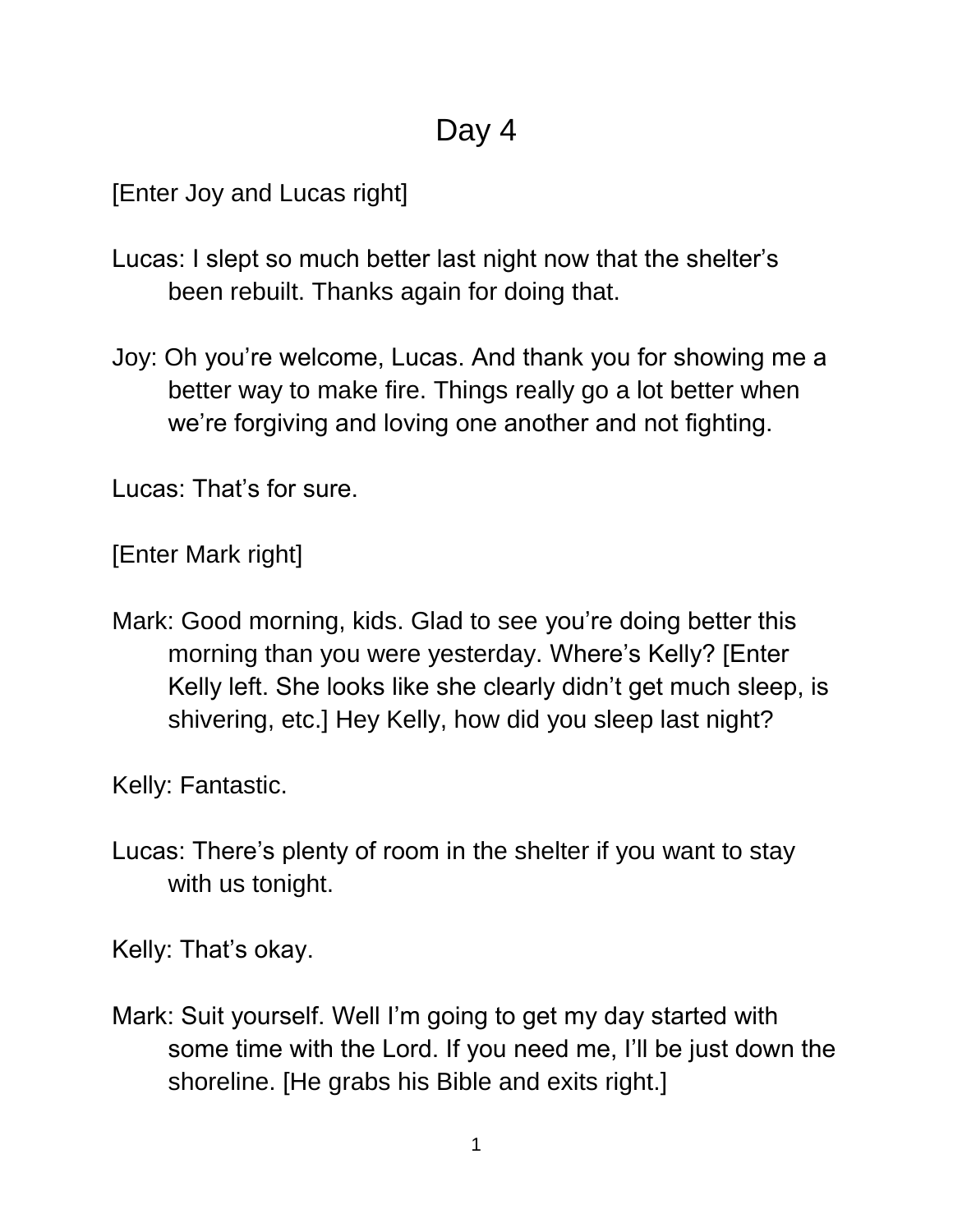- Kelly: Boy would I do anything to get off this island. I'm sick of sleeping in the cold and rain, not eating, the bugs. It's all terrible. If only there was a way to leave. [She looks longingly into the distance.]
- Joy: I wouldn't mind leaving either, but it looks like we're stuck out here for now. Who knows, maybe someone will come by and see us.
- Lucas: That would be nice. I haven't seen a boat out here since we…
- Kelly: [Interrupting, pointing] Wait, what's that? [Joy and Lucas come over.]
- Joy: I don't know. Maybe it could be…
- Kelly: It's a boat! It's a boat! We're saved!
- Lucas: I'm not so sure. You can hardly see it. How do you know…
- Kelly: It has to be a boat! It just has to! Quick, make some noise! Wave your arms around, get its attention! [She starts jumping around] Over here! Help us! Comes save us!
- [Joy and Lucas look at each other, not quite so certain, shrug, and join in. They continue for a few seconds, but nothing happens.]
- Kelly: It's not working. We need to be louder!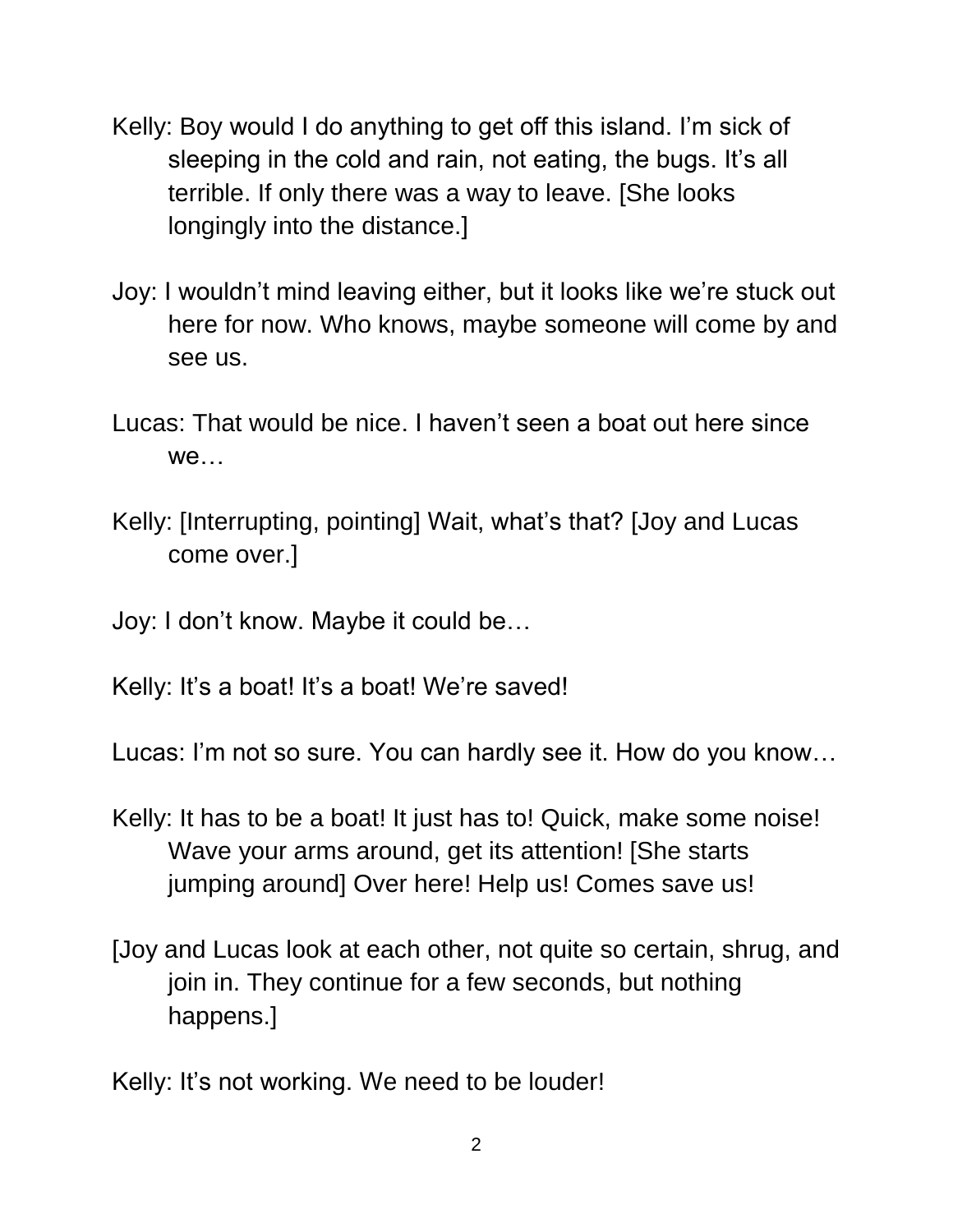[They start jumping more, shouting louder, but nothing happens.]

Lucas: Do you think they heard us?

Joy: It isn't moving toward us. It might not even be a boat.

Kelly: It has to be a boat. It just has to!

- Lucas: Whatever it is, it's moving further and further away. [Points finger from center to stage left.]
- Kelly: Oh no, what are we going to do? We have to swim out to it. It's our only chance.

Lucas: I'll go run and get Uncle Mark.

Kelly: No time for that, it's getting away. We have to go now!

Joy: Swim out into the ocean without my dad? This doesn't seem right. I don't think it's what God would want me to do. Lord, please show me what I should do.

Lucas: Yeah, I feel kind of funny about it too.

- Kelly: Seriously guys, where in the Bible does it say that you can't swim out to safety without your dad? I think if God is even real, He would want us to save ourselves from this mess.
- Lucas: I guess that's a good point. Still, it feels weird leaving Uncle Mark behind.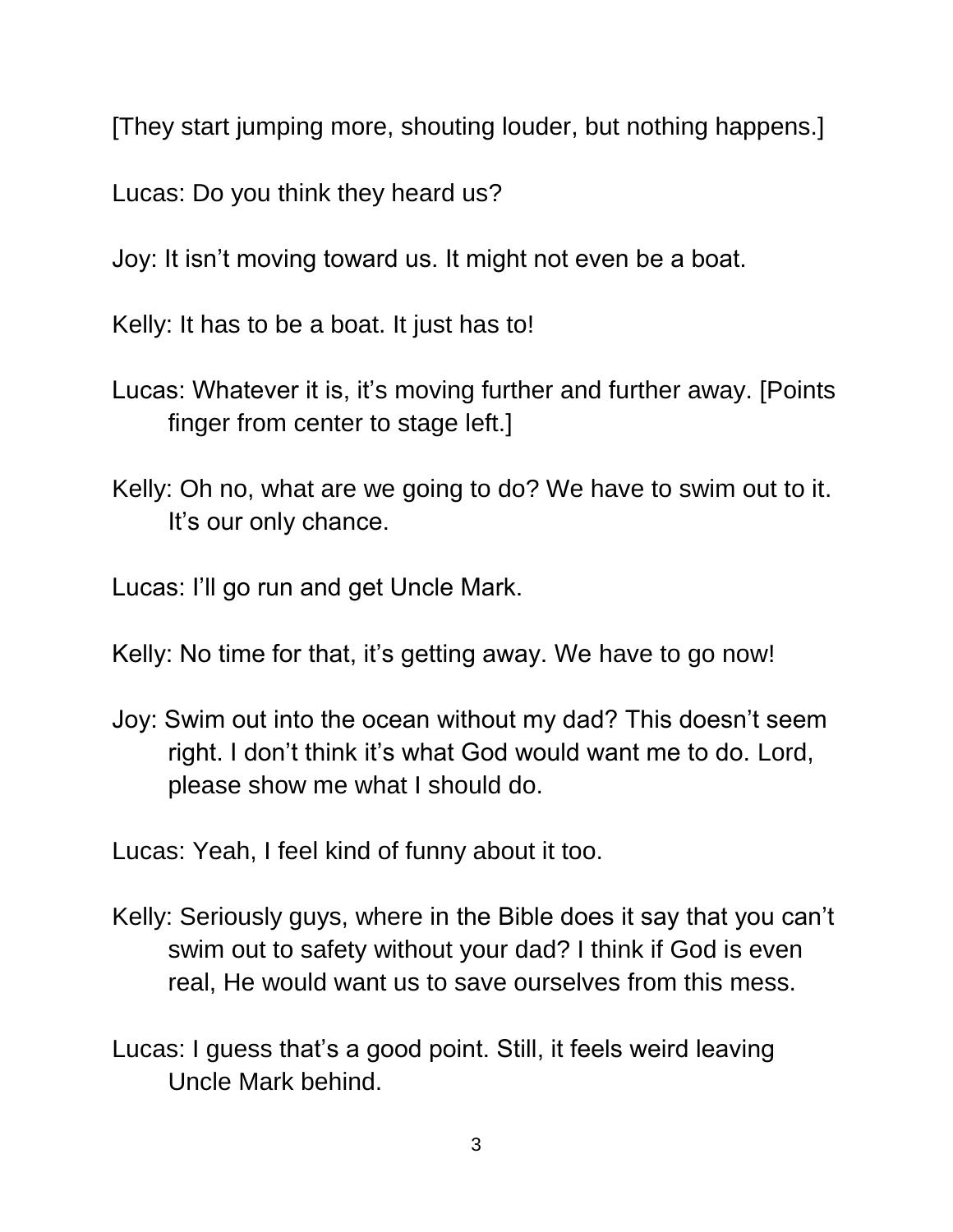- Kelly: If Uncle Mark really cared about us, he would want us to be rescued. Come on guys, we don't have much time, let's go.
- Joy: I really wish my dad left his Bible here so I could see what it says. But still, I prayed about it, and I feel like a voice inside of me is telling me that this is wrong. I don't know how to explain it, but I know that going into the ocean on our own is not the right thing to do. I'm not going. [She moves stage right.]
- Kelly: Whatever Joy. I gave you a chance, but if you want to live on this island forever, that' fine with me. Come on, Lucas. [She heads toward the exit stage left, with Lucas in between them. He looks back and forth between them, not sure what to do.] Are you coming or what? Don't you want to get out of here?

Lucas: I… guess so. Sorry Joy!

- [Lucas and Kelly exit left, accompanied by a splashing sound. Joy paces nervously.]
- Joy: What am I going to do? How am I going to explain this to dad? What if something happens to them?

Lucas: [From offstage] Help! Someone help us!

Kelly: Help! Heeeeeeelp!

Joy: Oh no! They're drowning! Dad, help!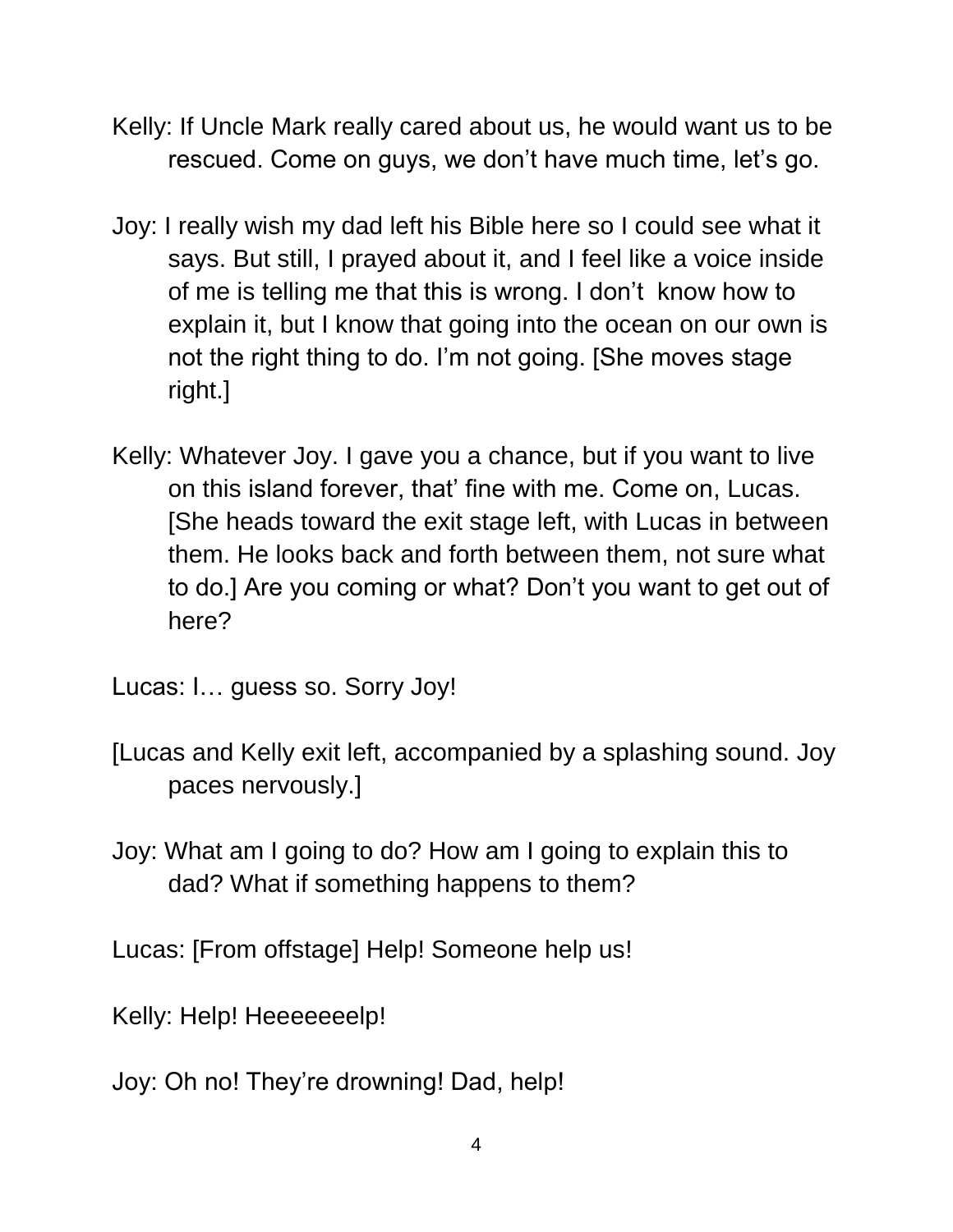[Mark comes running in from the right.]

Mark: Joy, what's wrong? Where are Lucas and Kelly?

Joy: Kelly thought she saw a boat and so she and Lucas went to swim after it, but now I think they're drowning.

Mark: Don't worry, I'll go after them.

[He runs off left. Splash noise.]

Lucas: [From offstage] Uncle Mark! We're over here!

Kelly: Help me! Save me!

Mark: Hold on, kids. I've got you.

[Mark re-enters with Kelly and Lucas]

Kelly: I'm alive! I'm alive!

Lucas: Uncle Mark, you saved us! Thank you!

- Mark: I'm glad you are both okay. What you did was really dangerous. You could have seriously gotten hurt. What were you thinking?
- Kelly: [Looking down] I guess I thought we could get off this island. It wasn't such a good idea.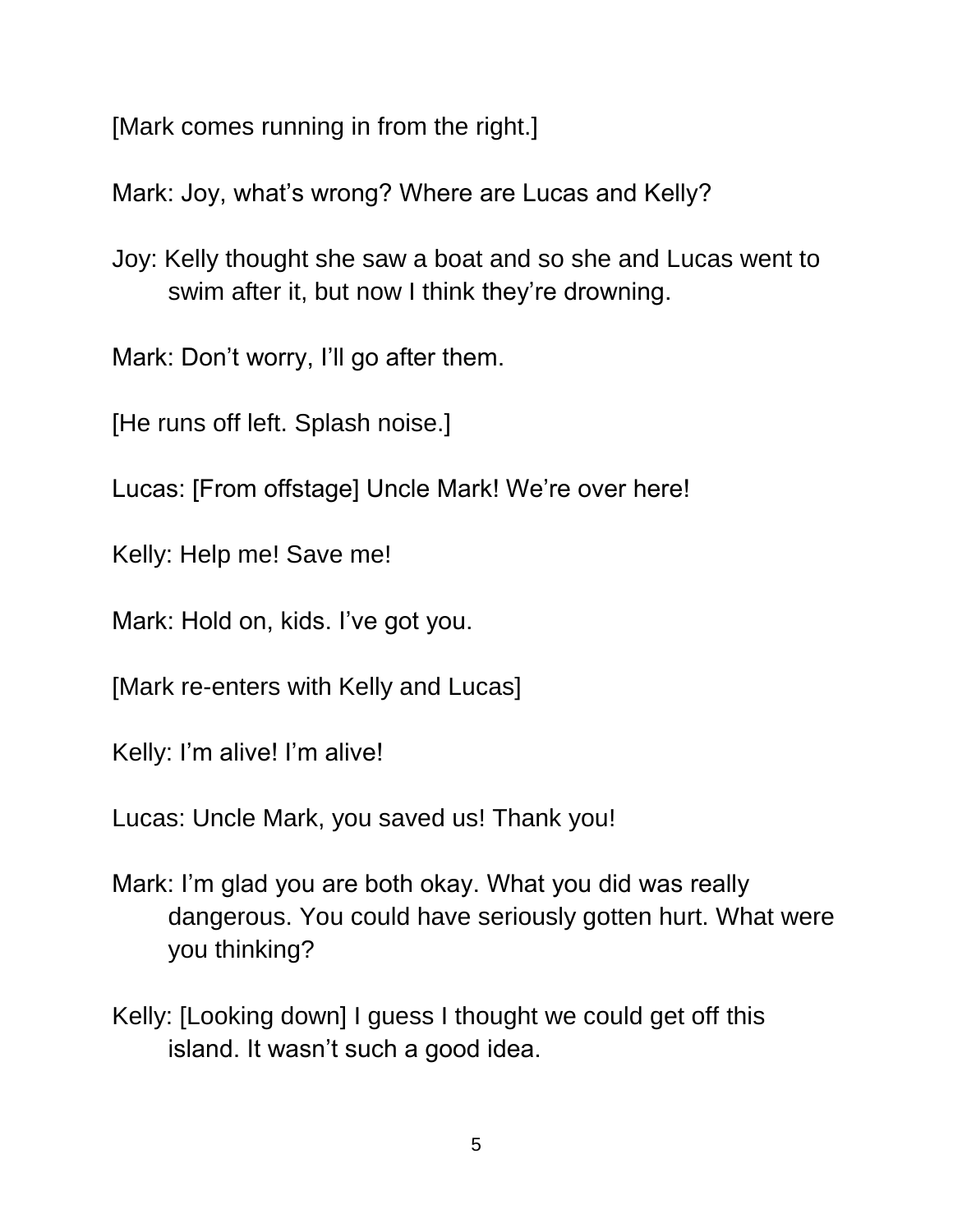- Lucas: Yeah, something inside me knew it was wrong, but I did it anyway. Even as I was swimming out there, I was feeling bad about what I did… of course until we started drowning, then all I could think about was how scared I was.
- Joy: Dad, I felt like something inside me was telling me not to go too. It was like a voice, but not one I could hear with my ears. It was almost like I could hear it in my heart. I don't know how to explain it.

Mark: That's the Holy Spirit speaking to you.

Kelly: The Holy what now?

- Mark: The Holy Spirit. Jesus sent Him in order to help us. One of the ways He does that is by telling us the right thing to do and letting us know when we're sinning. The Holy Spirit is another way God speaks to us.
- Joy: You mean that when I heard the voice in my heart telling me not to go swim out in the ocean without you, that was the Holy Spirit?

Mark: Yep.

- Lucas: And when I felt like someone was telling me not to go, and when I felt guilty about doing it, was that the Spirit too?
- Mark: You bet! The Holy Spirit does many things, but no matter what, He always points us to Jesus.